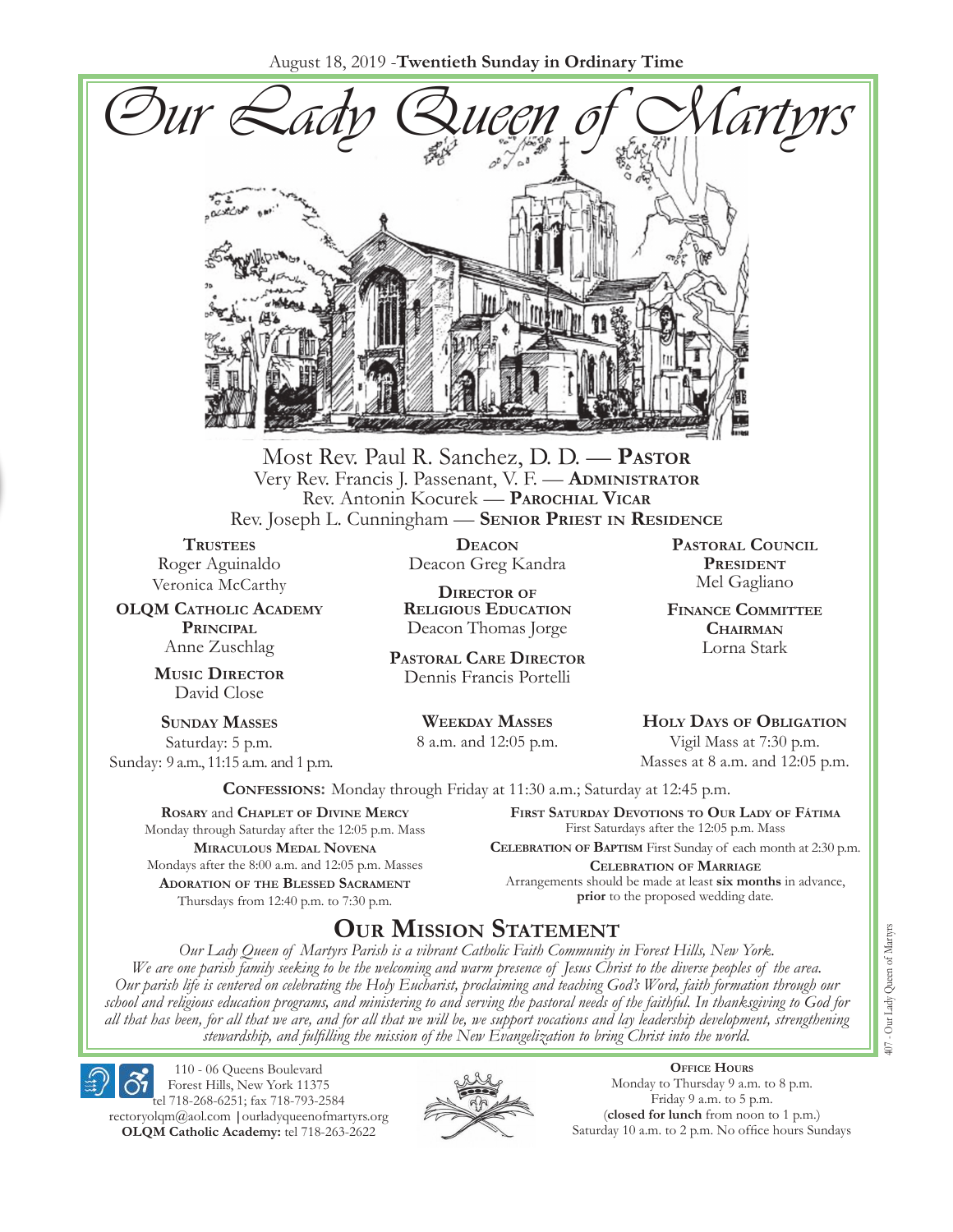### **Masses for the Week**

*Saturday, August 17* **8 a.m.** Vincia Royer **12:05 p.m***.* Anthony Feretic **5 p.m.** Robert Peter Ballerini

*Sunday, August 18* **9 a.m. Family Mass celebrated for the parishioners of Our Lady Queen of Martyrs** *Children's Liturgy of the Word* 

> *Monday, August 19* **Saint John Eudes 8 a.m.** Jeanette O. Gara **12:05 p.m.** Endre and Valeria Bodok

> > *Tuesday, August 20* **Saint Bernard 8 a.m.** Theresa Nazzaro **12:05 p.m***.* Lawrence Pugh

*Wednesday,August 21* **Saint Pius X 8 a.m.** Allison Topping **12:05 p.m.** Maria Esther Guzman Diaz

*Thursday, August 22* **Queenship of the Blessed Virgin Mary 8 a.m.** Luis E. Arandia **12:05 p.m***.* Anton Feretic

*Friday, August 23* **Saint Rose of Lima 8 a.m.** Manuel Torres DeAssis, Sr. **12:05 p.m***.* Dakai Vagh

*Saturday, August 24* **Saint Bartholomew 8 a.m.** Herlinda Manrique **12:05 p.m***.* Giuseppina and Antonino Sciacca **5 p.m.** Rev. Walter Mitchell

## **Remember Our Sick**

Blanche Aeppli, Svetlana Abramova, Augusto F. Alvarez, Daniel Alvarez, Aldo Arcomano, Michael Bekman, Alexander Berardino, Mark Bradley, Elba Camacho, Shana Clemente, Maria Comacho, Mary Ann Cornell, Irene Cucurella, Fr. Joseph Cunningham, Tracy Cuva, Joan Donnelly, Norman Doucette, Baby Luka Dudashvili, Daniel Garcia Sr., Stephanie Feldman, Alice Fromer, Pat Gmerek, Ann Harding, Sean Harrison, Robert Heyer, René Hojilla, Michael H. Jordan, Anncarol Macho, Carmen Leon Marin, Liz Maryon, Artur Mavashev, Louie Mavashev, Marina Mavashev, Anthony Mendola, Veronica Nissan, Maria Ojeda, Richard O'Keeffe, Connie Panaralla, Clara Patoff, Grace Plank, Maureen Piatt, Nancy Piotrowski, Veronica Pulanski, Nicole Rappa, Scott Salbo, Dr. Anthony Sarro, Scaturro family, Frank Soriente, Steven Strumpf, Wong Wai Suet, John Taddeo, Chris Townley, Maria Viesta, Brittany Zaita—**and all parishioners currently in nursing homes, hospitals or confined to their homes**

*NOTE: Sometimes late changes to schedules happen after our bulletin is printed. Thank you for understanding.*

### **Main Events of the Week**

*Thursday, August 22*  **After 12:05 p.m. Mass,** *church:*  **Exposition and Adoration of the Blessed Sacrament 7:30 p.m.** *church:* **Benediction** 

*Friday, August 23* **7:30 p.m.,** *rectory (enter through glass door off 72nd Road):* **Charismatic Prayer Group meeting**



**B l o o d D r i v e**

**Sunday, August 25 9:15 a.m. to 3:15 p.m.**  NY Blood Center Bus Mobile in church parking lot

## **Remember Our Deceased**

Edurne Bajarias Jan Decowski Edward J. Flood Angela Margiotta

Mildred Shanley Mary H. Viglianco James Walsh

#### **We pray for the men and women of our Armed Forces serving in the U.S. and abroad**

Eric Böhm, Sergio Borrero, Thaddeus Buenaventura, Ricardo Cantillo, Bobby DiTroia, Armando Fellin, Andrew Gonzalez, A. Jay James, William (Will) Klos, Michael Le Floch, Louis Mannino, Jean-Marc Moïse, Brian Quinn, Justin Pabse, Adam Rearick, Rodney Ross, McNeely Royal, Victoria Tissler-Bacca, Charles Torres, Jose J. Vaz, Mollie Rae Whitley, William Youssef, Phillip Whitley, Jeff Zabala. **Please pray for all who risk their lives for our safety, including police, fire, corrections and military personnel.**

407 - Our Lady Queen of Martyrs Our Lady  $\overline{407}$  .

WELCOME! Sound-enhancing assistive listening device is available if you have trouble hearing during Mass. Please visit the sacristy for information. If a disability makes it difficult for you to fully participate at Mass or other activities of our parish, email our **Parish Advocate for Persons with Disabilities**, Karen Mongiello, at [disabilities.olqm@gmail.com,](mailto:disabilities.olqm@gmail.com) to make your special needs known.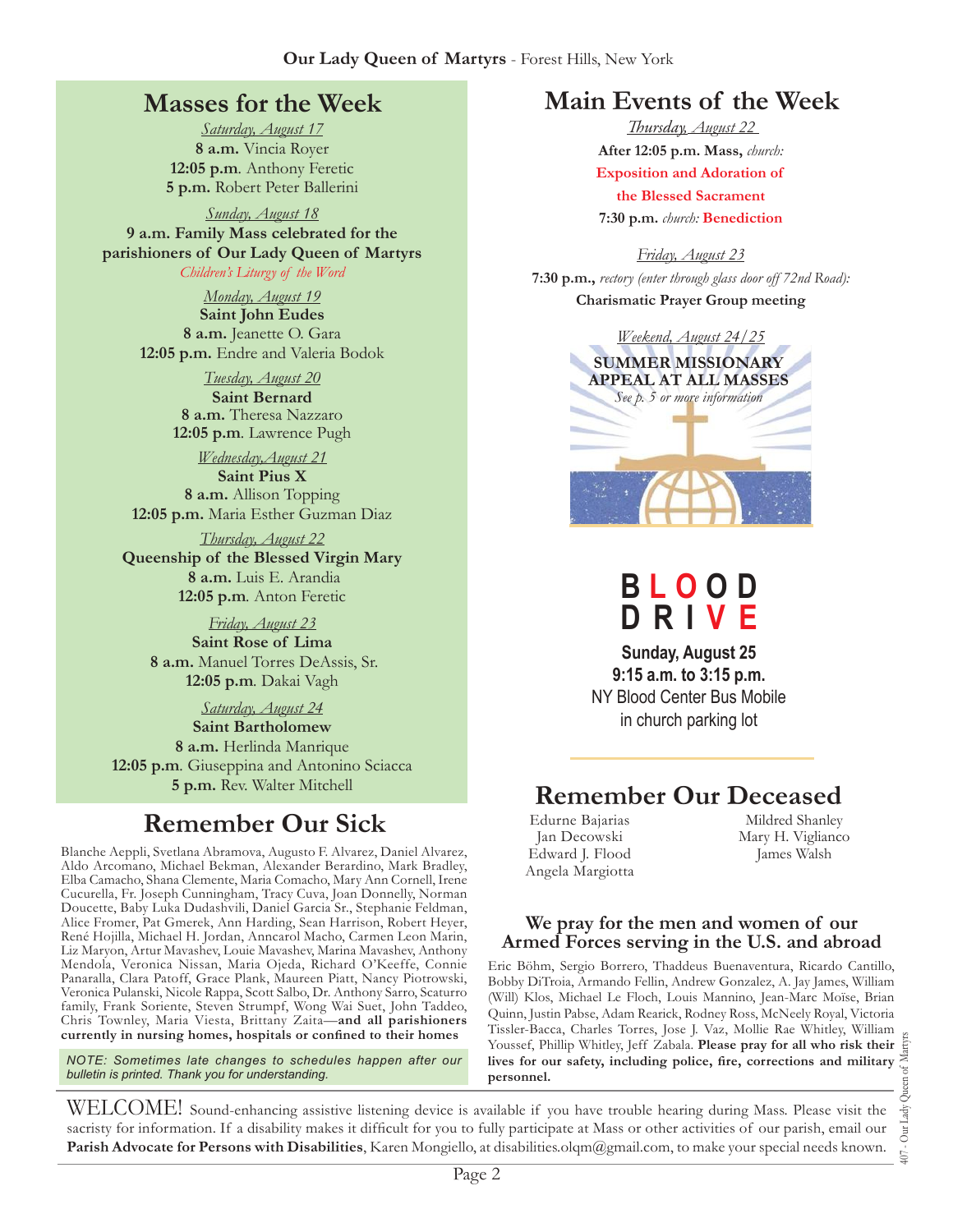## **Sunday Mass Assignments Order of Mass**

**Saturday, August 17**

*5 p.m. Celebrant:* Bishop Sanchez *Lectors:* Belinda Kotin, Bettyanne McDonough *Leader of Song:* Cheryl Manrique *EMHCs:* Kathy Scapp, Mark Scapp, Sandy Singh

### **Sunday, August 18**

*9 a.m.* 

*Celebrant:* Father Antonin *Lectors:* Judith Balasubramaniam, Alejandra Caycedo *Leader of Song:* Warren Harding

*Children's Liturgy of the Word:* Edith Kealey

*EMHCs:* Grace Sommero, Gerald Abes, Pat Abes, Karen Nassauer

### *11:15 a.m.*

*Celebrant:* Bishop Sanchez *Lectors:* Irma Cruso, Victoria Moore *Leader of Song:* Warren Harding *EMHCs:* Aracelly Torres, Angela Damone, Johanna Fausto-DiDio

### *1 p.m.*

*Celebrant:* Father Passenant

*Lectors:* Siobhain Kandra, Marie O'Brien *Leader of Song:* Paula Rocheleau Hernández *EMHCs:* Bettyanne McDonough, Eddy Eng, Al Smith

*Members of the Altar Server Society at all Sunday Masses*

**Thank you to all those who serve as ushers**

**Twentieth Sunday of Ordinary Time** *Cycle C*

**Entrance** *Missal #423—*"All the Earth" **Mass Parts:** Mass of Angels and Saints *(Janco)* **First Reading** *Missal pg. 204—*Jeremiah 38:4-6, 8-10 **Responsorial Psalm**—Missal pg. 204 **Second Reading** *Missal pgs. 204-205—*Hebrews 12:1-4 **Gospel** *Missal pg. 205—*Luke 12:49-53 **Homily**

**Offertory**

*Missal #680—*"The Lord Is My Light"

**Communion**

Organ Meditation

*Missal #336—*"Eat This Bread"

**Closing Hymn**

*Missal #205*—"God, We Praise You"

### **Second Collections**

›› Today's second collection is for Religious Education. ›› Sunday, August 25, the second collection will be for Religious Adult Education. There is also an envelope for the Summer Missionary collection.

›› Please use the blue envelope at any time to contribute to the Parish Endowment Fund or, at our Parish Giving portal, select Blue Envelope from the pull-down menu. Read more at ourladyqueenofmartyrs.org/blue-envelope.

# "**A Moment of Purification for the Church**"

This statement is how Bishop DiMarzio describes the present time through which we are passing. This past week brings to our minds again the need to fight against sexual abuse. Last Wednesday, August 14, was the day in which a one-year window opened so that victims could file civil lawsuits as allowed by the Child Victims Act. I encourage you to read Bishop DiMarzio's column, "The Continuing Fight vs. Sexual Abuse," which is available on our parish website. The Bishop reminds us that litigation can be lengthy, costly, inefficient, and uncertain. There is also another nonadversarial process still available through the Independent Reconciliation and Compensation Program. This program can bring healing and closure to victim-survivors of abuse and can be reached through the Victims Assistance Office of the Diocese of Brooklyn: 718-623-5236.

Please read Bishop DiMarzio's entire article for further details and continue to pray that victim-survivors can thrive despite the fact that they have suffered greatly.

—Bishop Paul R. Sanchez

107 - Our Lady Queen of Martyr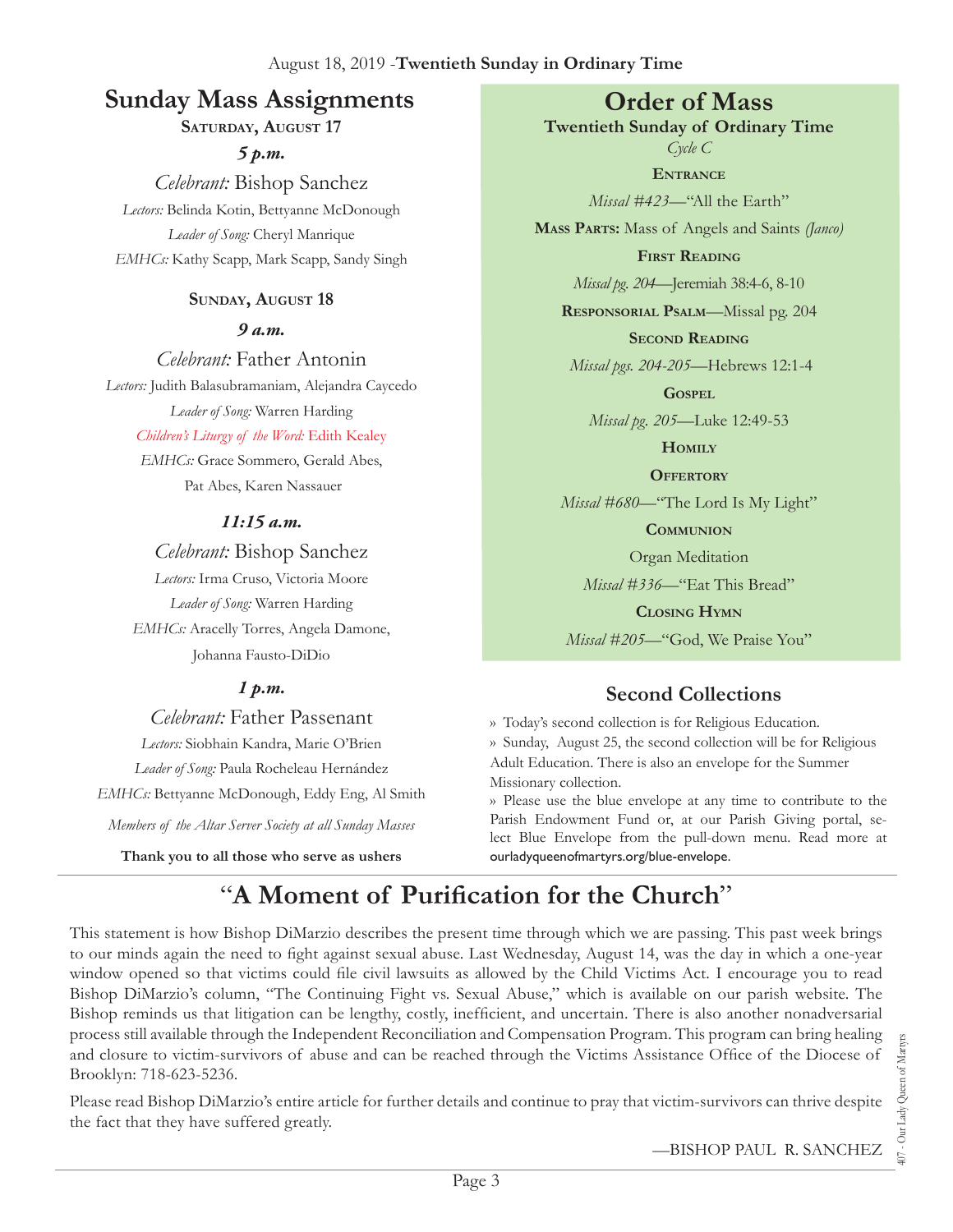## **The Caritas Initiative for Social Action**

As mentioned in recent bulletins, a group of parishioners are reviving the parish Social Action Committee. The committee offers the following reflection drawn from a statement by the U.S. Catholic Bishops on the social mission of the parish:

"A parish cannot really proclaim the gospel if its message is not reflected in its own community life. The biblical call to charity, justice, and peace claims not only each believer, but each community where believers gather for worship, formation, and pastoral care....

"We are called in a special way to serve the poor and vulnerable; to build bridges of solidarity among peoples of differing races and nations, language and ability, gender and culture. Family life and work have special places in Catholic social teaching; the rights of the unborn, families, workers, immigrants, and the poor deserve special protection."

If you are interested in Catholic social teaching and action, please consider volunteering. Contact Bishop Sanchez or Father Passenant in person or by phone or write to them at the rectory email address (rectoryolqm $@a$ ol.com).

To learn more about the legislative issues that impact us as Catholics, and for instructions on how to express your opinion to our elected officials, please sign up for "action alerts" from the New York State Catholic Conference at **[www.nyscatholic.org/nys-catholic-conference-action-center](https://www.nyscatholic.org/nys-catholic-conference-action-center/)**.

# **OLQM Summer Calendar**

*Check the bulletin weekly for updates.*

**Weekend August 24**–**25: Summer Missionary**, *all Masses*

- **Wednesday September 11: Commemoration of 9/11/01 (18th Anniversary)**, *8 a.m. & 12:05 p.m. Masses*
- **Sunday September 15: Parish Feast Day,** *11:15 a.m. Special Mass*
- **Sunday September 15: St. Lorenzo Ruiz Mass (followed by social)**, *1 p.m.*

**Saturday September 21: Mass in Honor of Korean Martyrs**, *12:05 p.m.*



### **Don't Carry Cash? DipJar Donations Accepted at the St. Joseph Altar**

The DipJar is a quick, one-step debit or credit card donation. Dip your card just like you do at the ATM or checkout line to make an instant \$10 gift for a candle remembrance. Thank you.

### **Summer to Make Way for Fall Fling Raffle**

Our fall fundraising raffle is back this year! Raffle tickets are \$20 each or five (5) chances for \$75. Proceeds from this event will help to offset the cost of ongoing major repairs to the interior of the church building. The sale of raffle tickets has already begun with the mailing you recently received. We ask that you please purchase the raffle tickets for yourself or as gifts for family members and friends. The winning tickets for three cash prizes will be drawn on October 13th. We trust that everyone will once again bring the spirit of cooperation and enthusiasm and help make this year's raffle a success!

### **This One Is for You**

We thank all of our parishioners for your continued active engagement in our parish on Sunday mornings at the new Mass times of 9 a.m. and 11:15 am. It is our hope that every Sunday we continue to bring our parish family together by celebrating Mass as an ever-larger community.

### **Annual Catholic** Appeal 2019 DIOCESE OF BROOKLY

FAITH & GOOD WORKS is what this year's diocesan appeal is about. Catholic Charities; Catholic Migration Services; Hospital, College, and Prison Chaplains; Vocations Office; Office of Faith Formation; Futures in Education Scholarship Foundation—all these programs rely on your Annual Catholic Appeal support. To make a gift:

- 1. Use one of the special Annual Catholic Appeal gift envelopes you'll find near the church doors
- 2. Make a gift from your phone by texting "ACA" to 917- 336-1255
- 3. Donate online: **[www.catholicfoundationbq.org/](www.catholicfoundationbq.org/annual) [annual-](www.catholicfoundationbq.org/annual)catholic-appeal**

#### **Let's make Labor Day A GOAL!**

As of August 12, we have pledges from 354 individuals/ families. Please continue to fulfill your pledges so that we can meet our paid goal very soon. While we are very thankful to our contributors, it is 17% fewer pledges than last year when 428 parishioners gave to the diocesan appeal. Help us to **meet or beat** our goal in participation level. Please consider making an ACA 2019 gift before Labor Day.

**Help Us Keep the Church Tidy.** Please do not leave religious mass-mailing items in the back of the church or the pamphlet stands. If these items are unwanted by the recipient, they can be respectfully disposed of in your home. Thank you.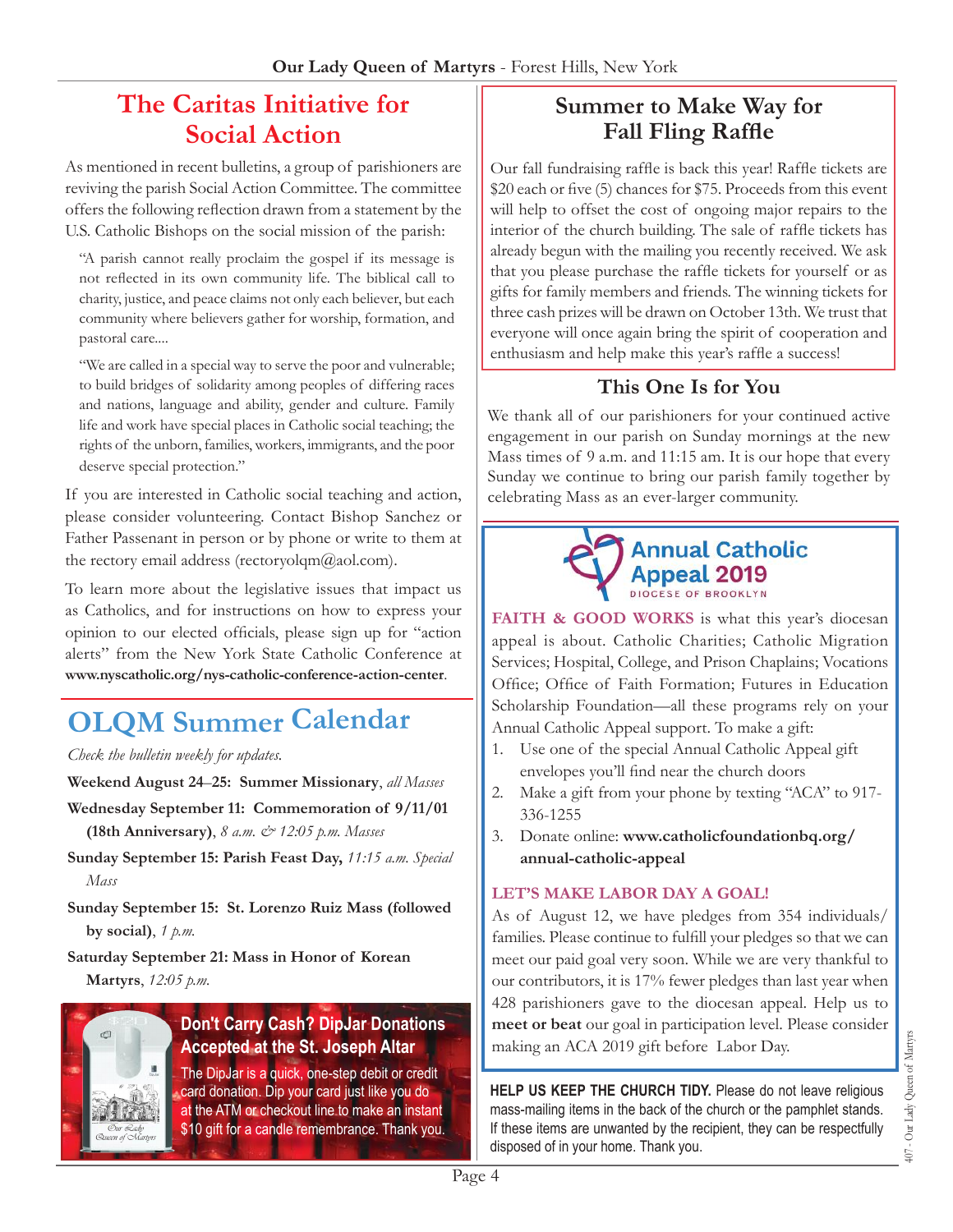#### August 18, 2019 -**Twentieth Sunday in Ordinary Time**



## **Summer Missionary to Visit OLQM Next Week**

Father Antony Alex Mariadoss, a missionary priest from India, will preach at all Masses on August 24/25 weekend and make an appeal for his mission diocese in India. The mission appeal is to provide food and medicine with hygienic living facilities to the physically and mentally challenged special-needs children who are accommodated in four schools in his diocese. Ministerial support is also needed in the form of supplying clothes and

basic needs; maintenance of the residence; covering water and electricity bills; and formation of volunteers and assistants. Mission work is about practicing and transmitting the Christian vision of love and care for the poor and vulnerable and partaking in the healing mission of Christ. *It is God's work, but it is in our hands.* Please, be generous to make this mission more successful. Your generosity is greatly appreciated and will definitely make a big difference in the lives of these children.



*Fr. Antony Alex will visit next weekend.* 

## **Msgr. Walter Rossi Thanks Us for Our Donation**

Msgr. Rossi writes: "The generous contribution of \$1,420 from Our Lady Queen of Martyrs went to support efforts at the Basilica of the National Shrine of the Immaculate Conception to assist our 'older sister,' the Cathedral of Notre Dame de Paris, in the wake of the devastating fire that ravaged the Cathedral on April 15, 2019. The devotion of the faithful worldwide has made Notre Dame Cathedral a magnificent place of prayer and pilgrimage for more than eight centuries. Now, Notre Dame Cathedral is relying on the generosity of the world to rebuild this iconic place of worship, and so many *good people like you* have responded to this need."

| <b>Weekly Collections</b>                                                                                                                                                                                                                         |                                          | <b>Contact Us</b>                                                                    |                                                                                                                                     |
|---------------------------------------------------------------------------------------------------------------------------------------------------------------------------------------------------------------------------------------------------|------------------------------------------|--------------------------------------------------------------------------------------|-------------------------------------------------------------------------------------------------------------------------------------|
| Candle Offerings<br>1st Collection                                                                                                                                                                                                                | <b>August 11</b><br>1,518.00<br>8,507.17 | <b>BY EMAIL</b><br><b>Rectory Office:</b><br>rectoryolqm@aol.com<br>Pastor's Office: | <b>BY TELEPHONE</b><br><b>Rectory Office:</b><br>718-268-6251<br><b>Emergency</b> (last rites)<br>718-810-9788 (after office hours) |
| 2nd Collection (air conditioning)<br>Online Parish Giving                                                                                                                                                                                         | 2,622.00<br>1,175.00                     | pastorolqm@aol.com<br>Administrator's Office:<br>admn.olgm@yahoo.com                 | OLQM Catholic Academy:<br>718-263-2622                                                                                              |
| Mail In                                                                                                                                                                                                                                           | 225.00                                   | <b>Bulletin Subjects:</b><br>olgmcomm@aol.com                                        | Religious Education Office:<br>718-263-0907                                                                                         |
| <b>TOTAL</b><br>Weekly Income Needs                                                                                                                                                                                                               | 14,047.17<br>21,250.00                   | <b>OLQM Catholic Academy</b><br>info@olqmca.org                                      | <b>RCIA Office:</b><br>718-268-6251, ext. 27                                                                                        |
| Surplus/(Deficit)<br>* Amount needed weekly to meet church expenses. Figures are unaudited                                                                                                                                                        | (7,202.83)                               | Pastoral Care Office:<br>dfport@gmail.com                                            | OLQM Charity Outreach:<br>718-268-6251, ext. 43                                                                                     |
| NOTE: Totals do not reflect other income sources. Our goal is to cover parish<br>expenses through higher first collections. This will ensure a fiscally sound                                                                                     |                                          | Religious Education Office:<br>olqmreled@gmail.com                                   | <b>ONLINE</b><br>Website:<br>www.ourladyqueenofmartyrs.org                                                                          |
| position, without having to depend on less reliable income streams.<br>Please remember the Roman Catholic Church<br>of Our Lady Queen of Martyrs in your will and estate planning.<br>Contact Bishop Sanchez or Father Passenant at 718-268-6251. |                                          | <b>RCIA Office:</b><br>olqmrcia@gmail.com                                            | Facebook, Twitter and Instagram:<br>@OLQMChurch                                                                                     |
|                                                                                                                                                                                                                                                   |                                          | Deacon Greg Kandra:<br>dcngreg@gmail.com                                             | OLQM Catholic Academy:                                                                                                              |
|                                                                                                                                                                                                                                                   |                                          | Disabilities Advocate:<br>disabilities.olgm@gmail.com                                | www.olgmca.org                                                                                                                      |